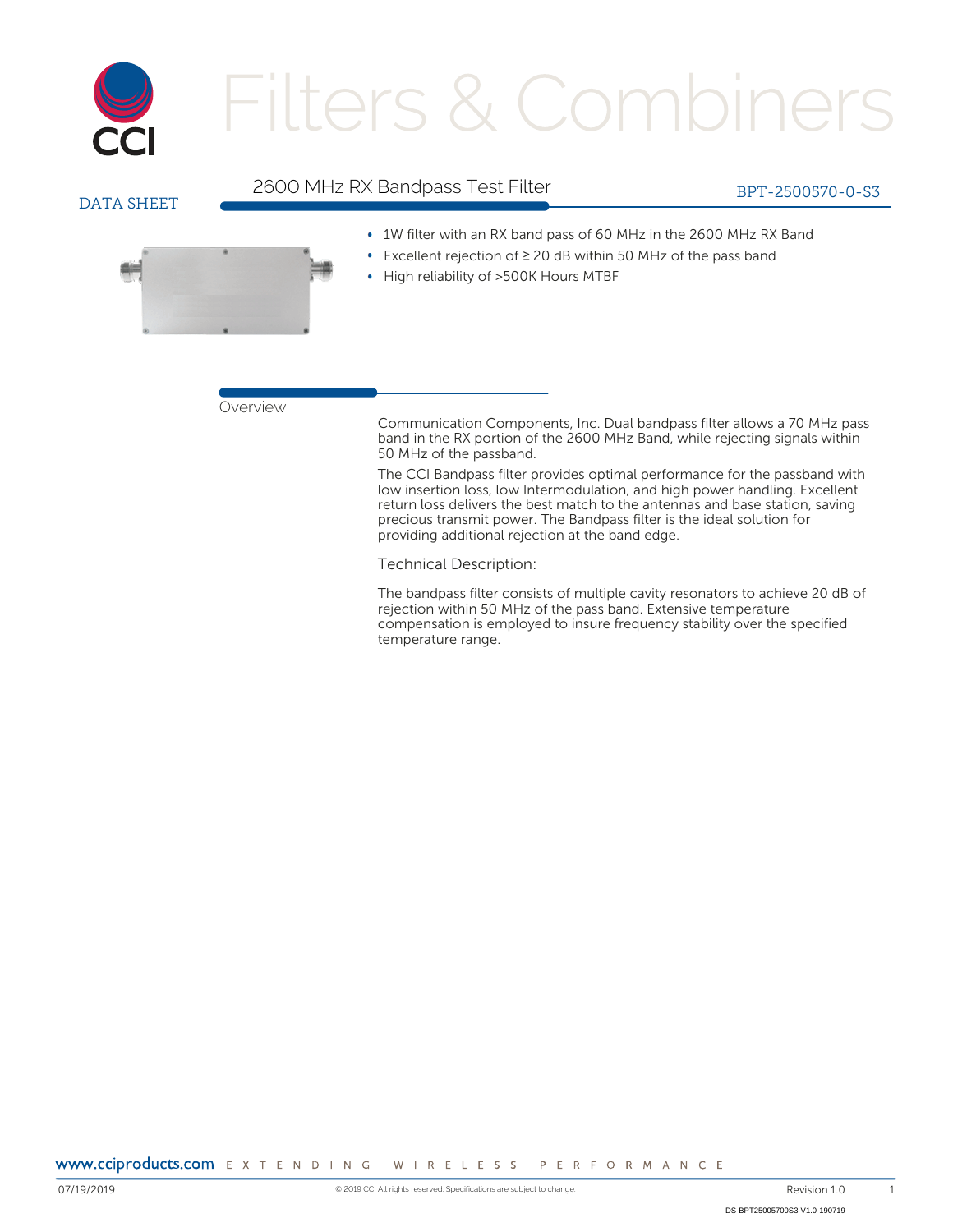

# e Filters & Combiners

| <b>SPECIFICATIONS</b> | 2600 MHz RX Bandpass Test Filter                                           |                                                     |                                                | BPT-2500570-0-S3 |
|-----------------------|----------------------------------------------------------------------------|-----------------------------------------------------|------------------------------------------------|------------------|
|                       | Electrical                                                                 |                                                     |                                                |                  |
|                       | <b>RF Parameters Ports</b>                                                 |                                                     | Frequency(MHz)                                 | Specification    |
|                       |                                                                            | Return Loss Input TX/RX                             | 2500-2570                                      | 15 dB minimum    |
|                       |                                                                            | Output TX/RX                                        | 2500-2570                                      | 15 dB minimum    |
|                       |                                                                            | Insertion Loss Input to Output                      | 2500-2570                                      | 1.5 dB maximum   |
|                       |                                                                            | Rejection Input to Output                           | 2450                                           | 20 dB minimum    |
|                       |                                                                            |                                                     | 2620                                           | 20 dB minimum    |
|                       | <b>General Characteristics</b>                                             |                                                     |                                                |                  |
|                       | Impedance 50 ohms                                                          |                                                     |                                                |                  |
|                       | Continuous Average Power 1 W max.                                          |                                                     |                                                |                  |
|                       | Peak Power 10 W Max.                                                       |                                                     |                                                |                  |
|                       | Environmental<br><b>Operating Temperature</b><br><b>Ingress Protection</b> | $-20^{\circ}$ C to $+70^{\circ}$ C<br>IP20 (Indoor) |                                                |                  |
|                       | <b>MTBF</b>                                                                | >500,000 hours                                      |                                                |                  |
|                       | Mechanical                                                                 |                                                     |                                                |                  |
|                       | Model                                                                      |                                                     | Single                                         |                  |
|                       | <b>Connectors</b>                                                          |                                                     | $2 \times N$ -female                           |                  |
|                       | <b>Housing Dimensions (HxWxD)</b>                                          |                                                     | 50.0 x 50.0 x 24.0 mm (1.97 x 1.97 x 0.95 in.) |                  |
|                       | <b>Dimensions w/Connectors</b><br>(HxWxD)                                  | 88.0 x 50.0 x 24.6 mm (3.46 x 1.97 x 0.97 in.)      |                                                |                  |
|                       | Weight                                                                     |                                                     | 0.18 kg (0.4 lbs)                              |                  |
|                       | <b>Mounting</b>                                                            |                                                     | Optional mounting bracket available            |                  |
|                       |                                                                            |                                                     |                                                |                  |

WWW.cciproducts.com EXTENDING WIRELESS PERFORMANCE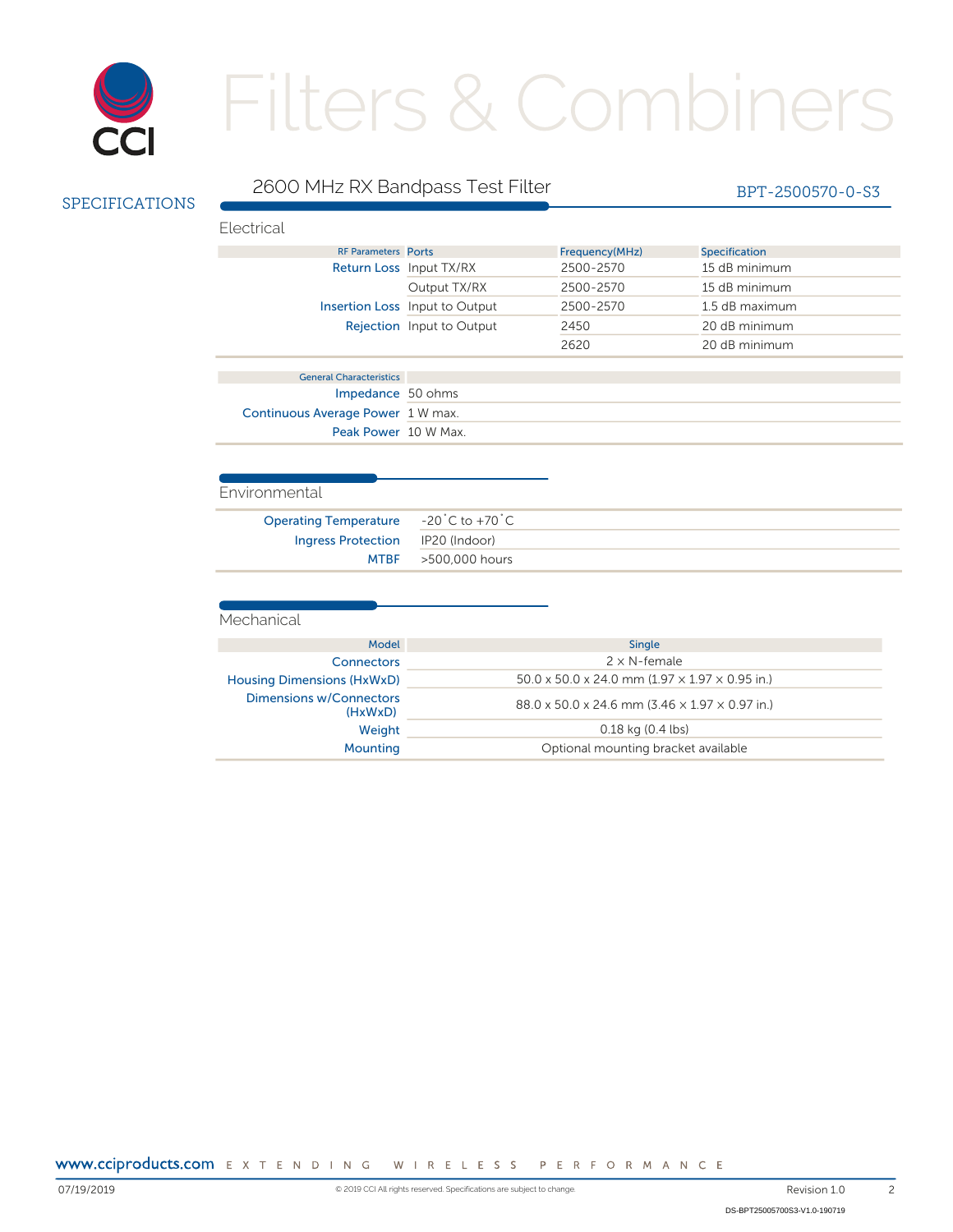

## 2600 MHz RX Bandpass Test Filter BPT-2500570-0-S3



*Indoor Passband Filter Outline Drawing BPT-2500570-0-S3*

### Filter Characteristics



*BPT-2500570-0-S3 RX Filter Characteristics*

WWW.cciproducts.com EXTENDING WIRELESS PERFORMANCE